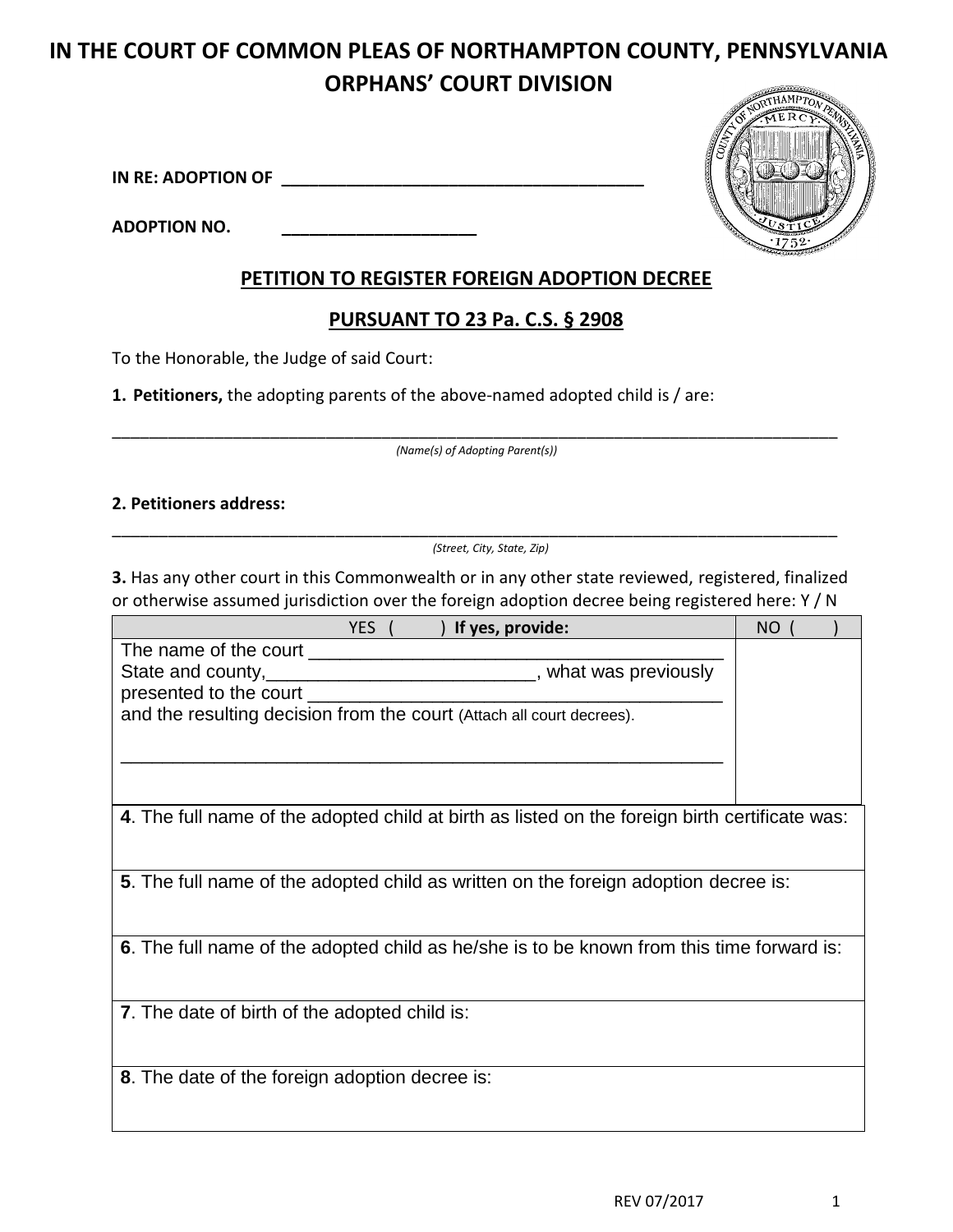#### **9.** The type of United States visa issued to the adopted child is **(Please circle one)**

| $IR-2$ | $IR-3$ | $IH-3$ | $IR-4$ | $IH-4$ |
|--------|--------|--------|--------|--------|
|--------|--------|--------|--------|--------|



#### **1 0. The following documents are attached to this petition**:

| a) Copy of Child's birth certificate or other birth identification issued by country of birth. |  |
|------------------------------------------------------------------------------------------------|--|
| *If none, an affidavit of parent(s) stating why none is available)                             |  |
| b) Copy of Decree of Adoption issued by foreign government.                                    |  |
| *If Decree is not in English, provide a certified translation of the document.                 |  |
| c) Copy of adopted child's United States visa.                                                 |  |
| d) Division of Vital Records form No. HD01273F                                                 |  |
| Certificate of Adoption of a Foreign-Born Child / Parts 1 and 2 & 3 - COMPLETED                |  |
| e) Statement of Citizenship Form No. HD01275F                                                  |  |
| f) Copy of U.S. Government Form N-560, Certificate of Citizenship, and/or a copy of            |  |
| the child's United States passport, if either or both documents are available.                 |  |

WHEREFORE, Petitioner(s) request(s) that this Court enter a Decree authorizing the registration and docketing of the attached Foreign Adoption Decree with the Clerk of the appropriate Court and decreeing that\_\_\_\_\_\_\_\_\_\_\_\_\_\_\_\_\_\_\_\_\_\_\_\_\_\_\_\_\_\_\_\_\_\_\_\_\_\_\_\_\_\_\_\_\_\_\_\_\_\_\_\_\_\_\_\_\_\_\_\_\_\_

\_\_\_\_\_\_\_\_\_\_\_\_\_\_\_\_\_\_\_\_\_\_\_\_\_\_\_\_\_\_\_\_\_\_\_\_\_\_\_\_\_\_\_\_ \_\_\_\_\_\_\_\_\_\_\_\_\_\_\_\_\_\_\_\_\_\_\_\_\_\_\_\_\_\_\_\_\_\_\_\_\_\_\_\_

(Name of child as written on Foreign Adoption Decree)

shall henceforth be known as \_\_\_\_\_\_\_\_\_\_\_\_\_\_\_\_\_\_\_\_\_\_\_\_\_\_\_\_\_\_\_\_\_\_\_\_\_\_\_\_\_\_\_\_\_\_\_\_\_\_\_\_\_

(Child's name from this time forward)

and shall have all the rights of a child and heir of the Petitioner(s).

Adopting Parent (1) Date: \_\_\_\_\_\_\_\_\_\_\_\_\_\_\_\_\_\_ Adopting Parent (2) Date: \_\_\_\_\_\_\_\_\_

\_\_\_\_\_\_\_\_\_\_\_\_\_\_\_\_\_\_\_\_\_\_\_\_\_\_\_\_\_\_\_\_\_\_\_\_\_\_\_\_\_\_\_\_ Counsels' name (IF represented)

\_\_\_\_\_\_\_\_\_\_\_\_\_\_\_\_\_\_\_\_\_\_\_\_\_\_\_\_\_\_\_\_\_\_\_\_\_\_\_\_\_\_\_\_ Address

\_\_\_\_\_\_\_\_\_\_\_\_\_\_\_\_\_\_\_\_\_\_\_\_\_\_\_\_\_\_\_\_\_\_\_\_\_\_\_\_\_\_\_\_ Phone number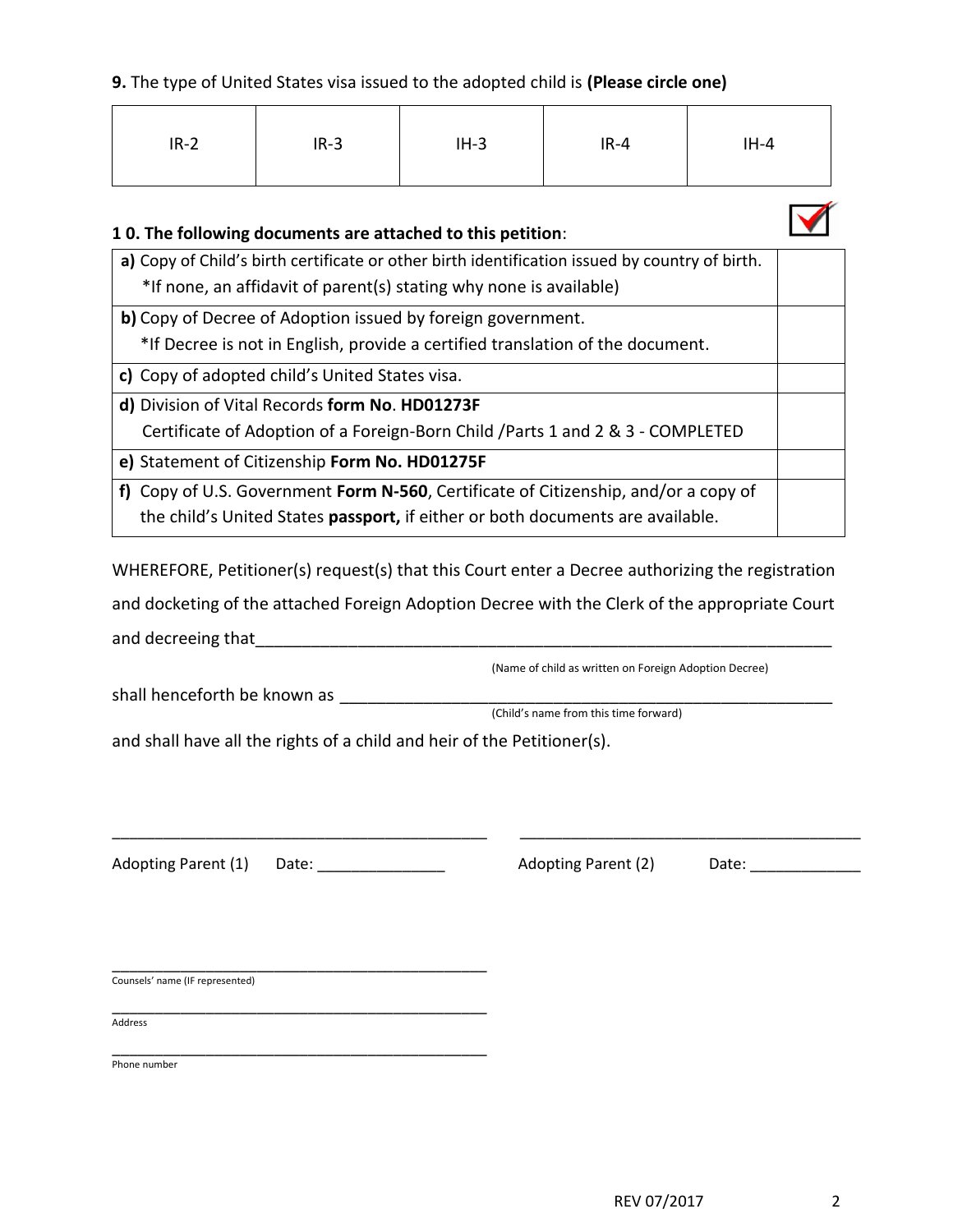## **VERIFICATION TO PETITION TO REGISTER FOREIGN ADOPTION DECREE PURSUANT TO 23 Pa. C.S. § 2908**

| $I/We, \_\_\_\_\_\_\_\_\_\_\_\_\_\_\_\_\_\_\_\_\_\_\_\_\_\_\_\_\_$                                                 | , verify that I/we |
|--------------------------------------------------------------------------------------------------------------------|--------------------|
| am/are the Petitioner(s) named in the foregoing Petition, that I/we have read and understand the information       |                    |
| set forth in the Instructions to the Petition to Register Foreign Adoption Decree, and that the facts set forth in |                    |
| the foregoing Petition are true and correct to the best of my/our knowledge, information and belief.               |                    |
| I/We further verify that all documents attached to this Petition are true and correct copies of the originals.     |                    |
| I/We understand that false statements made herein are subject to the penalties of 18 Pa. C.S. § 4904 relating      |                    |
| to unsworn falsification to authorities.                                                                           |                    |

\_\_\_\_\_\_\_\_\_\_\_\_\_\_\_\_\_\_\_\_\_\_\_\_\_\_\_\_\_\_\_\_\_\_\_\_\_\_\_\_\_ \_\_\_\_\_\_\_\_\_\_\_\_\_\_\_\_\_\_\_\_\_\_\_\_\_\_\_\_\_\_\_\_\_\_\_\_\_\_

Signature of Adopting Parent 1 Signature of Adopting Parent 2

Date: \_\_\_\_\_\_\_\_\_\_\_\_\_\_\_\_\_\_\_\_ Date: \_\_\_\_\_\_\_\_\_\_\_\_\_\_\_\_\_\_\_\_